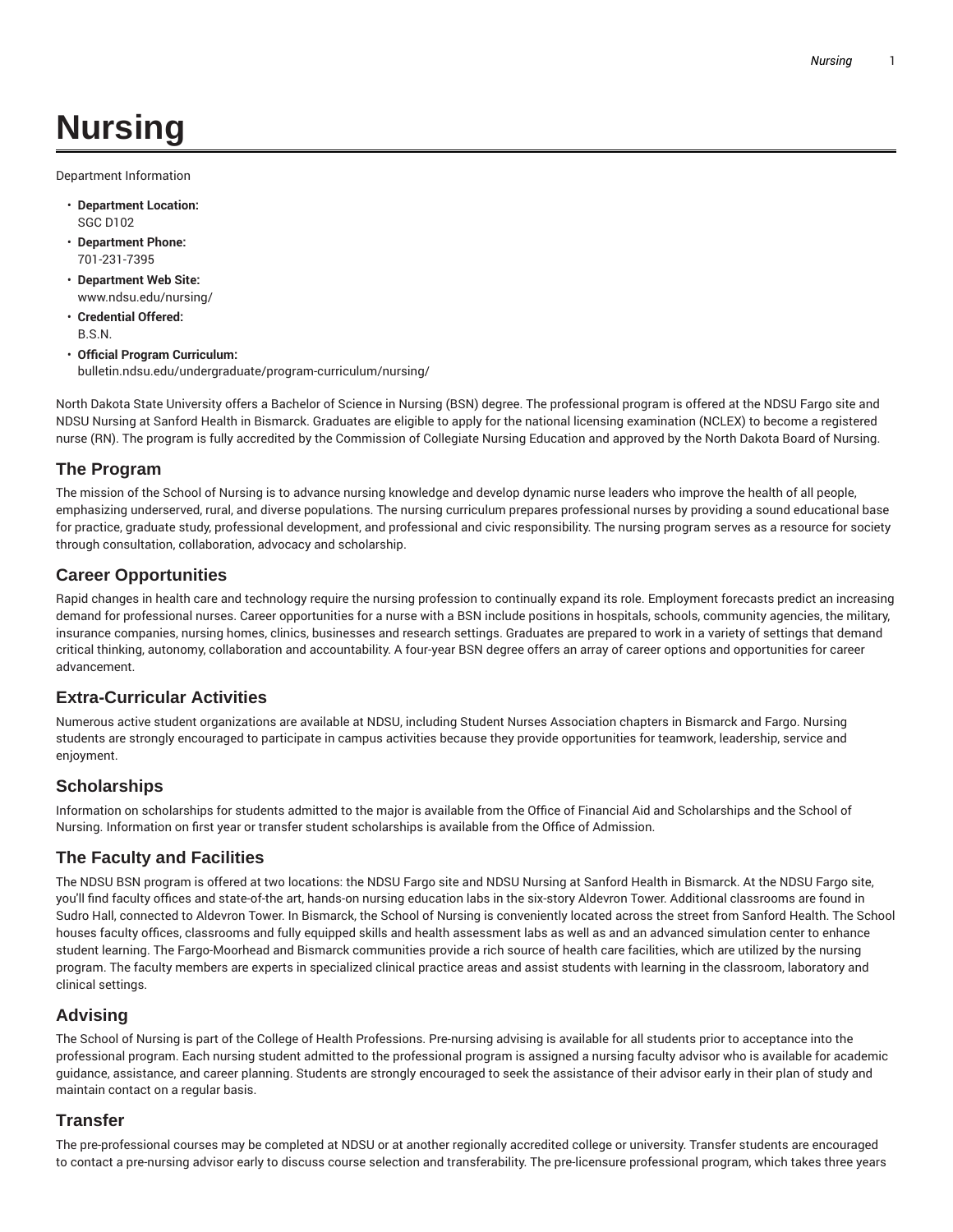to complete, must be taken in sequence and cannot be accelerated due to clinical placements.The LPN-BSN and RN-BSN program, which will take two years to complete, must be taken in sequence and cannot be accelerated.

# **Admission to the Pre-Licensure Program**

### Direct Admission

Direct admissions is offered to high school seniors who have demonstrated exemplary academic performance. Direct admission is available at both the Bismarck and Fargo site. The selection process begins in spring for the following fall semester. If admitted through direct admission, students will need to maintain established progression criteria during their first year of pre-requisite coursework. Students not admitted through direct admission, or who do not maintain progression requirements, can apply through the standard admission process. Additional information as well as the admission application can be found at https://www.ndsu.edu/nursing/degrees/pre\_licensure\_bsn\_track/direct\_admin/.

### Standard Admission

The School of Nursing in Bismarck accepts applications and admits students for both fall and spring semesters. On the Fargo campus, applications are accepted once per year for students starting the program in both fall and spring. To be eligible for application, students must meet the following requirements: 1) a minimum cumulative grade point average (GPA) of 2.75\* on all college level work, and 2) completion of the prerequisite courses with a grade of "C" or higher. The application deadlines and online application are posted on the School of Nursing website (www.ndsu.edu/nursing/pre\_licensure\_bsn\_track). Admission is competitive and involves a holistic review process. The holistic review considers a student's life experiences, personal qualities, and attributes as well as traditional measures such as GPA. Students are encouraged to consult with the pre-nursing advisor at their preferred site prior to the application deadline. \**Because of limitations on class size, the typical student admitted to the nursing program has a selective GPA higher than 2.75.*

### **Selected Prerequisite Courses**

The selected GPA is calculated based on grades in the following prerequisite courses. (Applicants may have prerequisite courses in progress at the time of application.)

- Communication 110: Fundamentals of Public Speaking
- English 120: College Composition II
- Psychology 111: Introduction to Psychology
- Sociology 110: Introduction to Sociology *or* Anthropology 111: Introduction to Anthropology

A minimum of 8 credits in the science category (preference will be given to those students who have completed 11 credits or more.)

- Biology 220/220L: Human Anatomy and Physiology I/Lab
- Biology 221/ 221L: Human Anatomy and Physiology II/Lab
- Biochemistry 260: Elements of Biochemistry
- Chemistry 117/117L: Chemistry Concepts and Applications/Lab
- Microbiology 202/202L: Introductory Microbiology/Lab

### Note:

- Students should consult their faculty advisor for electives that may enhance their program of study to meet graduation requirements.
- Computer proficiency is expected before beginning the nursing major.
- Disclaimer: The recommended curriculum is subject to change based on nursing program development. Students must consult with their nursing advisor to facilitate progression in the program.

# **Advancing to a BSN from a LPN or RN**

NDSU offers two tracks for nurses who are licensed as either an LPN or an RN.

The NDSU School of Nursing offers individual, personalized advising to all students prior to and once accepted in the professional programs. NDSU accepts courses from Regional Accredited Colleges and Universities.

### **LPN to BSN:**

The LPN to BSN program is designed for a licensed practical nurse (LPN) who wants to obtain a Bachelor of Science in Nursing. Graduates are then eligible to apply for the national council licensure examination (NCLEX) to become a registered nurse (RN). Coursework in the professional program is completed on a part-time basis (6 nursing credits a semester) over the length of two years (including summers). Courses are delivered online with clinical work completed in a variety of Fargo locations during the summer semesters. The curriculum builds on students' prior knowledge to develop critical thinking, theoretical knowledge, leadership, and growth in the RN professional role.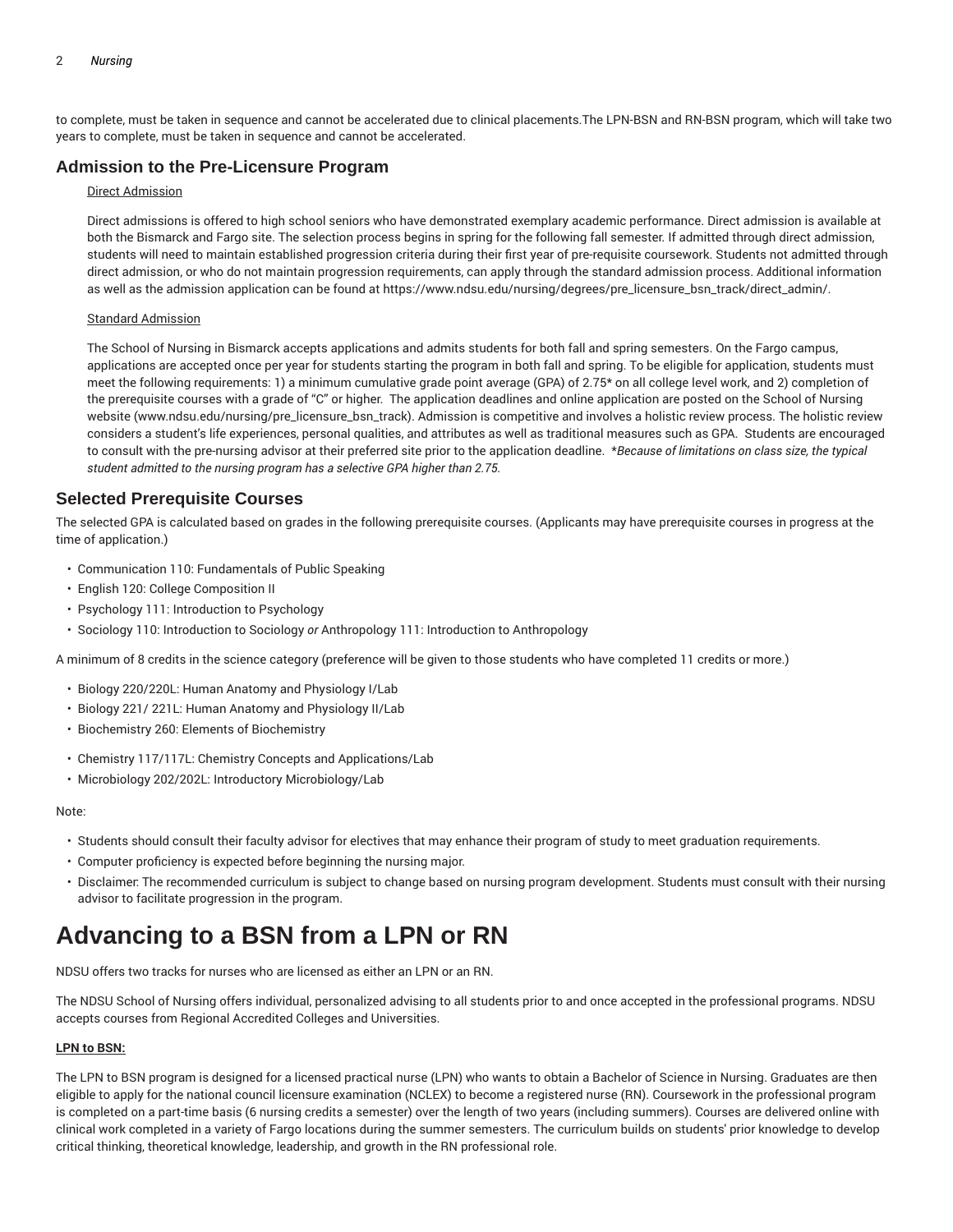### *Admission Requirements for LPN-BSN*

- 1. Completion of the NLN NACE II (RN-BSN) Exams in the areas of Adult Health, Mental Health, Care of the Child, Care of the Client during Childbearing is required prior to applying to the professional program.
- 2. Admission to NDSU (it is recommended the application be submitted by Sept. 1st for spring start). Note: Admission to NDSU is not required to complete the validation exams (NACE II exams).
- 3. Completed Application, which is sent to students after passing all 4 NACE II exams. Application deadline: Oct. 15th.
- 4. Professional Nursing Program Requirements
	- a. NLN NACE II exams must be completed with passing score prior to applying to the professional program.
	- b. Graduate with a Diploma or Certificate in Nursing or an Associate of Applied Science in Nursing.
	- c. Cumulative GPA of a 2.75 or greater and a Nursing GPA of 3.0 or greater.
	- d. The completion of the following courses with a "C" or higher:
		- Biology 220/2201 & 221/2211: Anatomy and Physiology I and II with lab
		- Microbiology 202/202L: Introduction to Microbiology
		- English 120: College Composition II
		- Communications 110: Fundamentals of Public Speaking
		- Psychology 250: Developmental Psychology
		- Sociology 110: Introduction to Sociology
- 5. Current unencumbered nursing license as a Licensed Practical Nurse or must be able to obtain license by May and will be admitted on probation pending licensure.

### **RN TO BSN:**

The RN to BSN program is designed for registered nurses who want to advance to a Bachelor of Science in Nursing. The two year program is geared for part-time students. Coursework focuses on the current health care system/environment, quality and safety, evidence-based practice, populationfocused nursing, leadership and chronic health issues. The program is intended to educate nurses to practice with a transformed perspective, having a better understanding of themselves and the complex environment in which nurse's work.

### *Admission Requirements for RN-BSN*

- 1. Admission to NDSU.
- 2. Completion of an associate degree in nursing or an associate of applied science degree in nursing.
- 3. Current unencumbered nurse license (RN).
- 4. Cumulative GPA of 2.75.
- 5. Transcripts from all post-secondary schools attended.
- 6. Completed School of Nursing application including personal statement and background check.
- 7. Interview upon request.

### **Demonstrated Competency Credits for RN-BSN**

- 18 demonstrated competency credits will be awarded upon completion of the first semester to students who have earned an Associates of Applied Science Degree.
- 25 demonstrated competency credits will be awarded upon completion of the first semester to students who have earned an Associates of Science Degree.

# **Plans of Study**

Please note this is a sample plan of study and not an official curriculum. Actual student schedules for each semester will vary depending on start year, education goals, applicable transfer credit, and course availability. Students are encouraged to work with their academic advisor on a regular basis to review degree progress and customize an individual plan of study.

# **Plan of Study: Pre-Licensure Fall Start Professional Program**

| Freshman            |                       |                |
|---------------------|-----------------------|----------------|
| Fall                | <b>Credits Spring</b> | <b>Credits</b> |
| <b>ENGL 110</b>     | 4 ENGL 120            | 3              |
| <b>CHEM 117</b>     | 3 BIOC 260            | $\overline{4}$ |
| CHEM 117L           | 1 COMM 110            | 3              |
| SOC 110 or ANTH 111 | 3 PSYC 111            | 3              |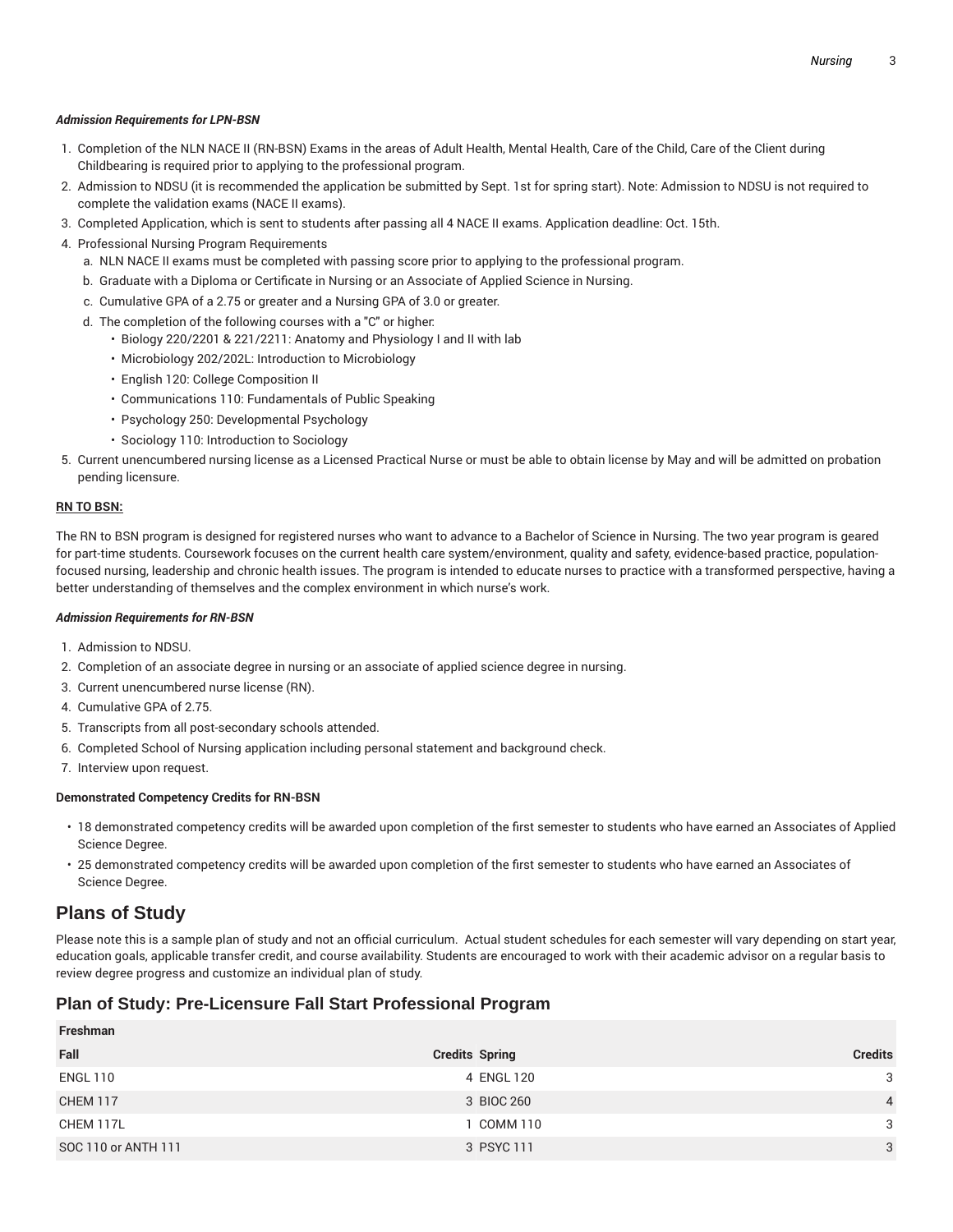| <b>CHP 190</b>                  | 2 MICR 202                   | $\mathbf{2}$              |
|---------------------------------|------------------------------|---------------------------|
| <b>Quantitative Reasoning</b>   | 3 MICR 202L                  | $\mathbf{1}$              |
|                                 | 16                           | 16                        |
| Sophomore                       |                              |                           |
| Fall                            | <b>Credits Spring</b>        | <b>Credits</b>            |
| <b>BIOL 220</b>                 | 3 BIOL 221                   | 3                         |
| <b>BIOL 220L</b>                | 1 BIOL 221L                  | $\mathbf{1}$              |
| <b>PSYC 250</b>                 | 3 HNES 250                   | $\sqrt{3}$                |
| <b>NURS 210</b>                 | 2 NURS 251                   | $\sqrt{2}$                |
| <b>NURS 250</b>                 | 2 NURS 252                   | $\sqrt{2}$                |
| Cultural Diveristy (D) Elective | 3 NURS 360                   | $\overline{4}$            |
|                                 | 14                           | 15                        |
| Junior                          |                              |                           |
| Fall                            | <b>Credits Spring</b>        | <b>Credits</b>            |
| <b>ENGL 325</b>                 | 3 NURS 352                   | 4                         |
| <b>NURS 341</b>                 | 3 NURS 362                   | $\overline{4}$            |
| <b>NURS 342</b>                 | 5 NURS 382                   | $\mathbf{1}$              |
| <b>NURS 300</b>                 | 4 CHP 400                    | $\ensuremath{\mathsf{3}}$ |
|                                 | Global Persepective (G)      | 3                         |
|                                 | 15                           | 15                        |
| <b>Senior</b>                   |                              |                           |
| Fall                            | <b>Credits Spring</b>        | <b>Credits</b>            |
| <b>NURS 402</b>                 | 4 NURS 404                   | 4                         |
| <b>NURS 403</b>                 | 5 NURS 406                   | 4                         |
| <b>NURS 410</b>                 | 2 NURS 450                   | 4                         |
| <b>NURS 460</b>                 | 3 Humanities & Fine Arts (A) | 3                         |
| Humanities & Fine Arts (A)      | 3                            |                           |
|                                 | 17                           | 15                        |

Total Credits: 123

# **Pre-Licensure Spring Start Professional Program**

| <b>First Year</b>             |                       |                |
|-------------------------------|-----------------------|----------------|
| Fall                          | <b>Credits Spring</b> | <b>Credits</b> |
| <b>ENGL 110</b>               | 4 ENGL 120            | 3              |
| <b>CHEM 117</b>               | 3 COMM 110            | 3              |
| CHEM 117L                     | 1 MICR 202            | 2              |
| SOC 110 or ANTH 111           | 3 MICR 202L           | $\mathbf{1}$   |
| <b>Quantitative Reasoning</b> | 3 PSYC 111            | 3              |
| <b>CHP 190</b>                | 2 BIOC 260            | 4              |
|                               | 16                    | 16             |
| <b>Second Year</b>            |                       |                |
| Fall                          | <b>Credits Spring</b> | <b>Credits</b> |
| <b>BIOL 220</b>               | 3 NURS 210            | 2              |
| <b>BIOL 220L</b>              | 1 NURS 250            | $\overline{2}$ |
| <b>PSYC 250</b>               | 3 BIOL 221            | 3              |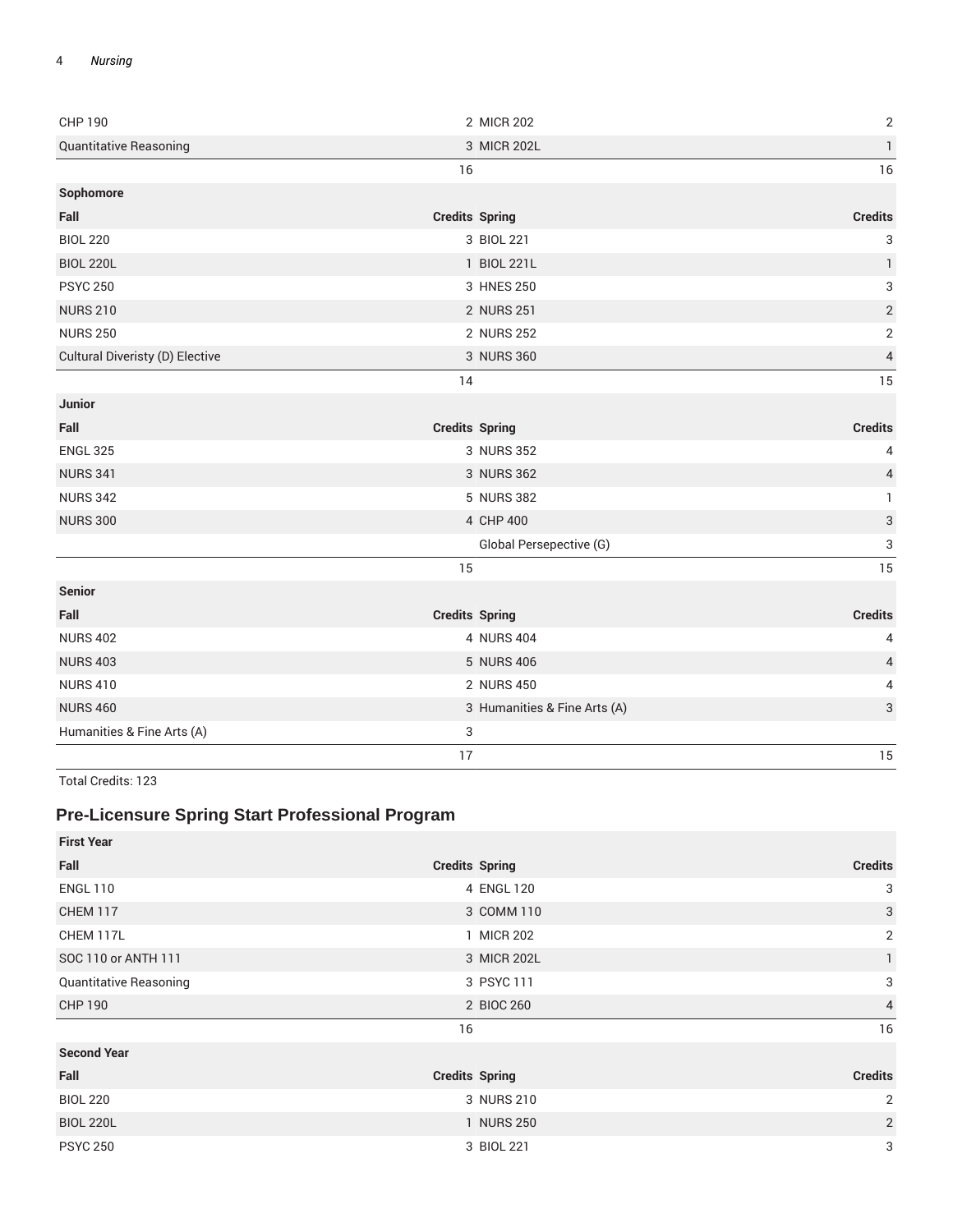| Elective                   | 3 BIOL 221L                | $\mathbf{1}$   |
|----------------------------|----------------------------|----------------|
| Cultural Diversity (D)     | 3 HNES 250                 | 3              |
|                            | Humanities & Fine Arts (A) | $\sqrt{3}$     |
|                            | 13                         | 14             |
| <b>Third Year</b>          |                            |                |
| Fall                       | <b>Credits Spring</b>      | <b>Credits</b> |
| <b>NURS 251</b>            | 2 ENGL 325                 | 3              |
| <b>NURS 252</b>            | 2 NURS 341                 | 3              |
| <b>NURS 360</b>            | 4 NURS 342                 | 5              |
| Humanities & Fine Arts (A) | 3 NURS 300                 | $\overline{4}$ |
| Global Perspective (G)     | 3                          |                |
|                            | 14                         | 15             |
| <b>Fourth Year</b>         |                            |                |
| Fall                       | <b>Credits Spring</b>      | <b>Credits</b> |
| <b>NURS 352</b>            | 4 NURS 402                 | 4              |
| <b>NURS 362</b>            | 4 NURS 403                 | 5              |
| <b>NURS 382</b>            | 1 NURS 410                 | 2              |
| <b>NURS 460</b>            | 3 CHP 400                  | 3              |
|                            | 12                         | 14             |
| <b>Fifth Year</b>          |                            |                |
| Fall                       | <b>Credits</b>             |                |
| <b>NURS 404</b>            | 4                          |                |
| <b>NURS 406</b>            | $\overline{4}$             |                |
| <b>NURS 450</b>            | 4                          |                |
|                            | 12                         |                |

Total Credits: 126

# **LPN to BSN Program**

- PN Program Transfer Credits = 40-60 credits
- Total Credits for a degree must = 120
- 60 credits toward degree must be earned from a four-year degree granting institution
- Nursing Validation (17 credits): NURS 362 Family Nursing II, NURS 352 Family Nursing I, NURS 402 Mental Health Nursing, NURS 403 Adult Health Nursing II

| <b>Third Year</b>  |                       |                        |                |
|--------------------|-----------------------|------------------------|----------------|
| Fall               | <b>Credits Spring</b> | <b>Credits Summer</b>  | <b>Credits</b> |
| <b>CHEM 117</b>    | 3 NURS 289            | 2 NURS 406             | $\overline{4}$ |
| CHEM 117L          | 1 NURS 360            | 4 ENGL 325             | 3              |
|                    | <b>BIOC 260</b>       | 4 NURS 420             | 3              |
|                    | 4                     | 10                     | 10             |
| <b>Fourth Year</b> |                       |                        |                |
| Fall               | <b>Credits Spring</b> | <b>Credits Summer</b>  | <b>Credits</b> |
| <b>NURS 372</b>    | 2 NURS 407            | 3 NURS 407L            | 3              |
| <b>NURS 374</b>    | 2 NURS 460            | 3 CHP 400              | 3              |
| <b>NURS 405</b>    | 2                     | Global Perspective (G) |                |
| <b>PSYC 111</b>    | 3                     |                        |                |
|                    | 9                     | 6                      | 6              |